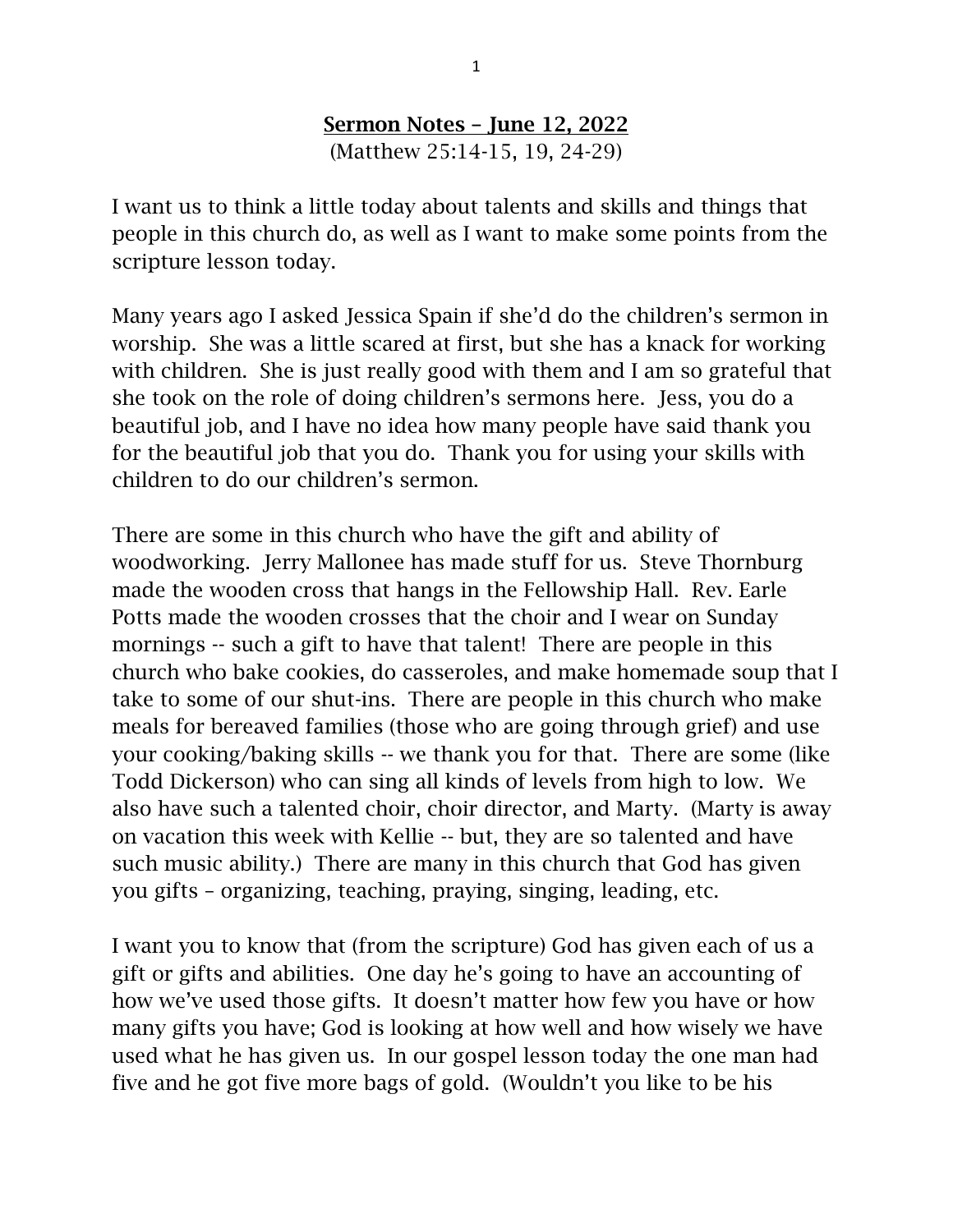financial investor or banker and know how he got it?) The man with two bags of gold earned two more, but the third man with one took his and hid it in the ground. Now you may not know – it was not uncommon in that day for people who didn't trust banks to dig a hole in the ground and bury their money. The problem is… can't you imagine somebody watching them to see where it was or maybe they forgot where their money was. But, anyway, he dug a hole and buried his master's money. He went back and gave his master the same amount that the master had originally given him. The story tells us that the master was disappointed in him, because at least he could've put it in the bank and let it draw interest. I think what Jesus is trying to tell us is that no matter if we have one skill or five or ten skills (or talents and abilities), we are to use them to make a difference in the world. We are to use them for others and not just our selfish reasons.

The story tells us that the third man, with one talent, was afraid of the master. God doesn't want us to be afraid of him. Was he really afraid of the master or was he using it as an excuse? How many of you have ever met people who always have an excuse for their mistakes and failures? They can't ever take responsibility for their mistakes; it's always somebody else's fault. "Honey, it's yours… No, it's my kid's... No, it's that worker over there… No, it's somebody else's." There are some people that always have to blame somebody else, but one day that won't get it. That won't cut it with Jesus when he returns. He wants to know that we've used the gifts and abilities he's given us – whatever that gift is. People make all kinds of excuses.

There are some people that are afraid and maybe they have a bad description of who God is. I heard a story that a Pastor told about a woman in his church. One day she said, "Pastor, you preach about a loving God, but I never heard about a loving God when I was a kid growing up. I heard about a God who was wrathful and vengeful, and was always looking to catch you when you did something wrong to reprimand you. It's hard for me to believe in a loving God when all I've heard about is a condemning, judgmental God."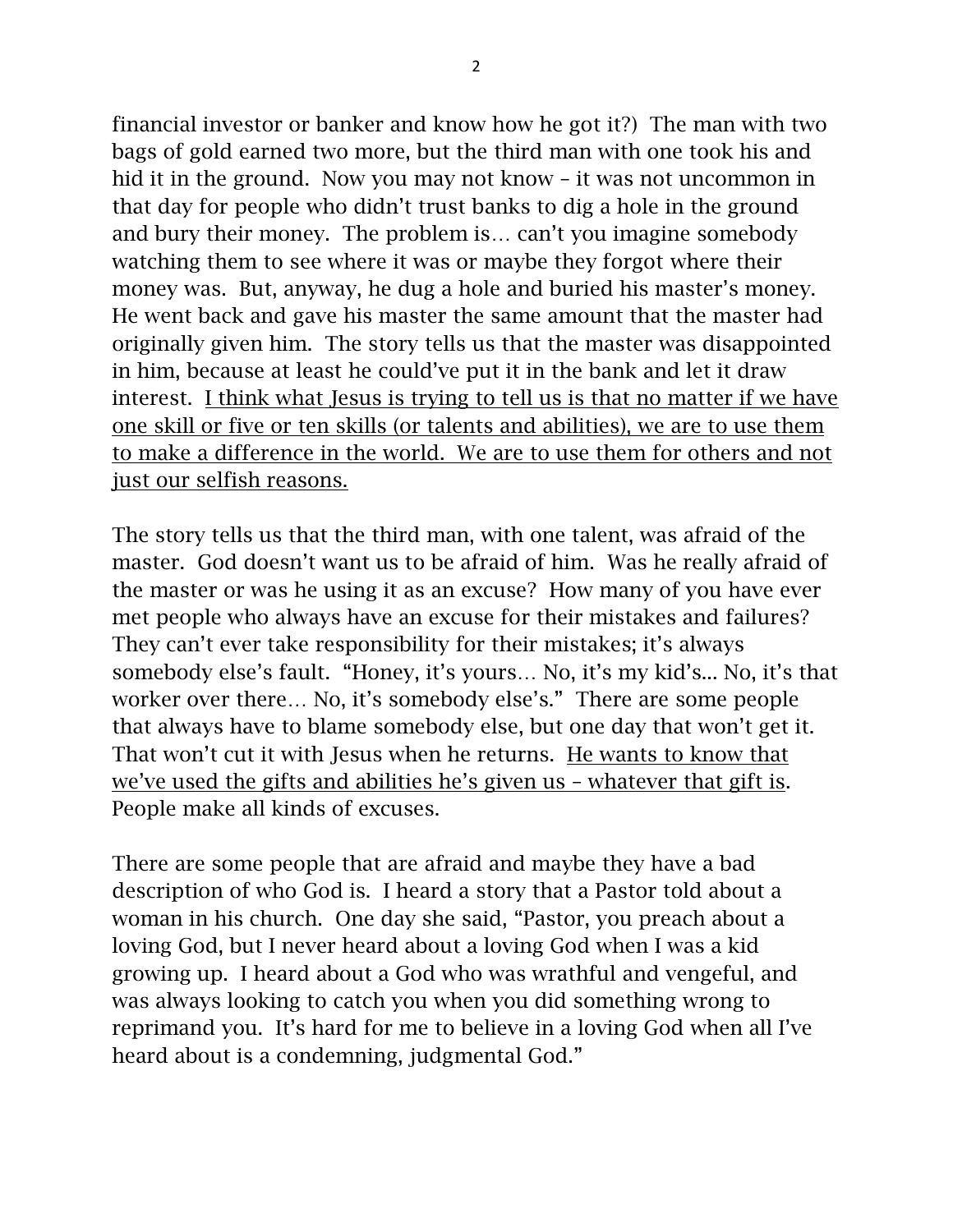I've never forgotten the story about C.S. Lewis who said he had a hard time accepting God as a loving, forgiving God because his father (who was a primary male figure in his life) was a very cruel and harsh man – always punishing his children. George Bernard Shaw (who was an English playwright and book author) said that his father was a scandal and an absentee father. He said, "My father spent more time in pubs than he did at home. Even when he was home, he was cruel and always punishing us for something. It's hard to believe that God is loving and forgiving when you have bad male role models." Some people have a bad description of who God is. God is loving. God wants us to thrive rather than just survive. He wants us to succeed rather than fail. He wants us to use the gifts and talents that he's given us – not just bury them or ignore them or pretend that we don't have them.

I've often heard people say, "Well, Miss Peggy, I only have one gift. There's somebody out there, at church, or somewhere that can do a better job than me." Guess what? … God still wants you to use your gift and talent.

I want to challenge you today to remember that God gives us gifts according to our ability. Did you notice in the story that he gave one man five talents, another three talents, and one only one talent? He knew each person's personality; their make-up; their uniqueness; their ability and he gave gifts based on their ability. He didn't compare the one talent man to the five talent man. He was comparing that man against himself and what God had given him. "I've given you one talent. What did you do with it?" "I buried it. I hid it. I ignored it. Then, I brought you back what you gave me." God's going to say to us: *"What did you do with the talents and abilities that I gave you? How did you use them?" God gives all of us something – our time, our intellect, our financial resources, our talents.* He gives each according to our ability. One day there is going to be an accounting. God's not concerned with what he gave you but how wisely and how uniquely we have used those gifts he's given us.

I want to share some concerns for abilities that you can use in this church right now. This summer our Brotherhood is going to do the BBQ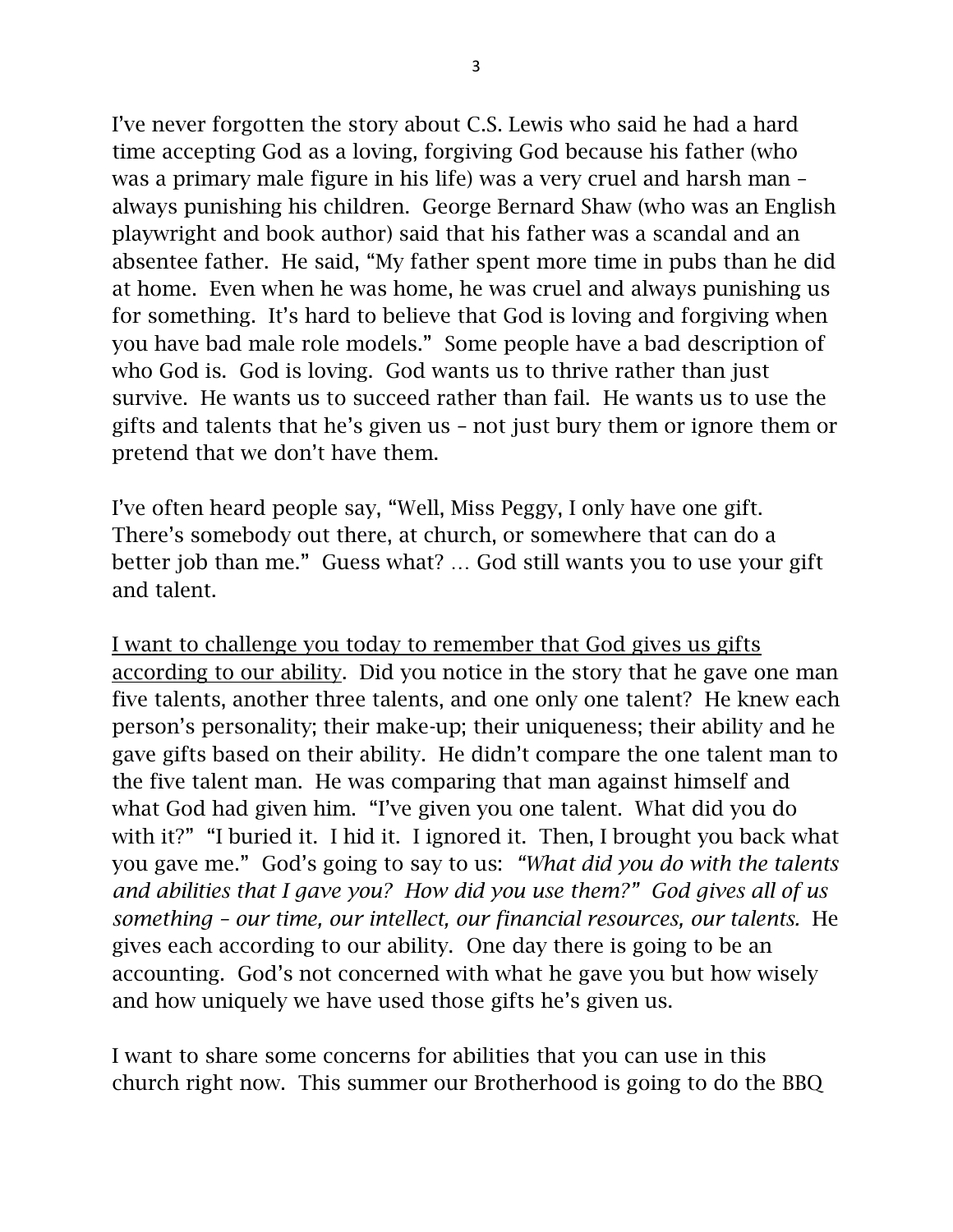for the Old Soldier's Reunion in August. They're needing some people to help cook BBQ; they need some people to help serve; they need people to set-up and take-down tents; they need people to set-up and take-down tables; they need people to just come and serve the BBQ. There's another opportunity for people to serve – Vacation Bible School. Jess and the Board of Christian Education have already asked for volunteers. They need people to tell Bible stories, people to do crafts, people to help with refreshments, and people to help with recreation. So, if you have a few hours or one night you can give, Jessica Spain would be more than glad to have volunteers for Vacation Bible School. Do you know that we have a need in our church for a Bereavement Committee? We have been in the process for two years of not having bereavement meals much for families who go through grief, but we're trying to get back into that ministry. We need some people who will serve, who don't mind being a team captain, who will get the food together, make sure it's served here at the church or served at the family's home. But, we need some people to cook and some to be team leaders and to help out. If you'd be willing to do that, please let Tamara or myself know in the church office. I know many of you cook and I know many of you are willing to serve for thirty minutes or an hour one day at a funeral. I also want to tell you about another opportunity. There's a need for people that are good at childcare to work in the nursery. Sometimes, on special occasions (like Mother's Day, Father's Day, Christmas, Easter, etc.), we need extra folks in the nursery – besides just Sonya (our paid nursery worker). So, if you would give an hour or an hour and a half to work in the nursery one Sunday about four times a year, let me know. I just want you to know there are opportunities to serve in this church. Mrs. Martha would love to have some more singers in the choir. So, if you'd like to sing and give of your talent … You say, "Oh, Miss Peggy, I can't sing." Guess what? … I have people all the time tell me that they sit behind some of you that sing really well. If you can sing, we invite you to come and join the choir with us. There are all kinds of things. Some of you are good at organizing; some of you are good at fixing things. We have some mechanical fixers in this church that can do most anything -- Richard Bowers, Shuford Abernethy, Andy Kanipe, David Eckard, Ted Setzer – lots of people in this church. You are mechanical and "fix-it" people.